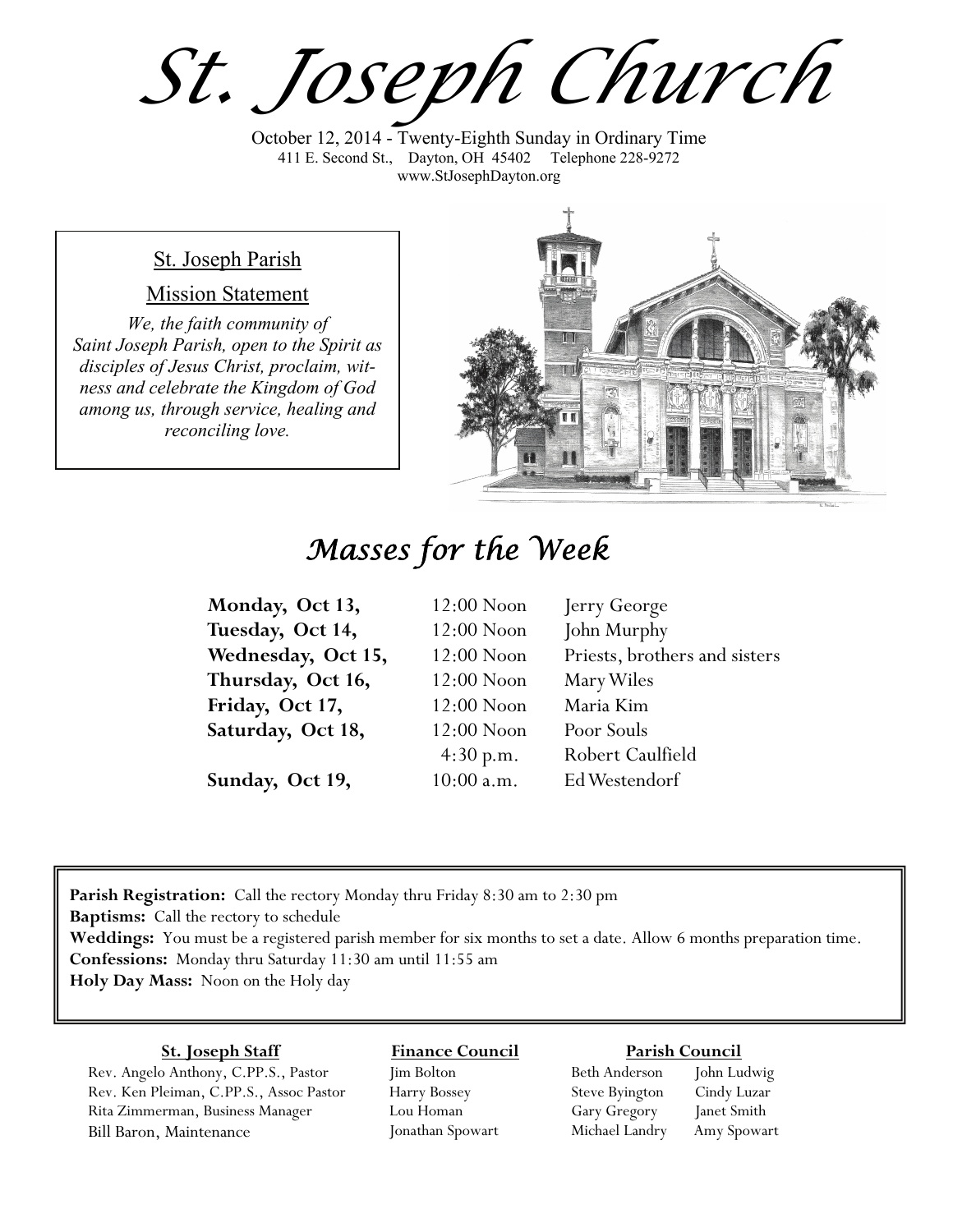# *St. Joseph Update*

## *World Mission Sunday*

Next weekend our parish will celebrate World Mission Sunday. This year we are invited to reach out and help build the Church in Mongolia, the world's youngest Catholic Church, as well as local churches throughout the Missions, in the most remote areas across our world. Through the work of these churches, and their witness to Christ, the poor receive practical help and experience God's love and mercy, His hope and peace. Please keep the Missions in your daily prayers. Please come prepared next weekend to give generously in the collection for the Society for the Propagation of the Faith. For more information, please visit www.IAmAMissionary.org.

## *Coffee and Donuts*

Join us today following the 10:00 Mass for coffee and donuts in the school cafeteria.

## *Forgiveness after losing his daughter in the Oklahoma City Bombing*

Bud Welch, whose 23-year-old daughter Julie was killed along with 167 others in the Oklahoma City bombing in 1995, will speak about his journey through anger, pain, hatred and revenge to ultimately reach forgiveness and a strong desire to end the death penalty when he speaks at the annual Distinguished Speaker program in Dayton. St. Charles Parish will host the event sponsored by Catholic Social Services, the Archdiocesan Catholic Social Action Office and Weavers of Justice. Wed., Oct. 15, light supper at 5:30 p.m., music at 6:30 p.m. and presentation at 7 p.m. For sponsorships, reservations and information, call 800-300-2937 ext. 1141 or visit www.cssmv.org/events<http://www.cssmv.org/events.

## *Discernment: Unraveling the Mystery of Knowing God's Will*

Immaculate Conception, Oct. 15th, 7:00 pm in MSH It is a struggle we all have been through: How do we know what God's will is? Have you ever wondered what discernment of God's will means? Do you want to find out how to discern God's will for your life? This session will explore the basics of Christian discernment with practical suggestions for developing the gift of discernment in your own life through a personal encounter with Jesus.

### **Financial Information**

Collection for October 5th \$6529.00 Charity \$398.00 **Thank You!** 

## *CPPS Blood Drive*

Will you share what is most precious? "The life of a living body is in its blood," we read in Leviticus 17:11. We have the opportunity every day to donate that which is most precious to us, a portion of our life, our blood, to others. Because we will never know who receives it, it is the ultimate gift. One could even see it as an imitation of Christ, who poured out his Blood for us.

 As part of the jubilee/celebration of their 200th anniversary in 2015, the Missionaries of the Precious Blood, who minister in this parish, are organizing a blood drive and we hope the parishioners of Region 7 will participate. Our founder, St. Gaspar del Bufalo, once said that he wished he had a thousand tongues to proclaim the Precious Blood of Jesus. We want to gather a thousand units of blood during our jubilee year as a way to thank God for the blessings he has given us, and to share those blessings with others in need.

Our blood drive will take place on **October 21, 2014 at the Community Blood Center at 349 S. Main Street, Dayton**. Their friendly and professional staff will take good care of you—and enable you to take care of others. Sign-up sheets are posted in the back of church or you can register on-line at the Blood Center website. Please help us pass along God's blessings to others by being part of our blood drive!

## *Prayer List*

 *Please keep the following people in your prayers. Please call the rectory if you would like someone added to the prayer list.* 

*Patricia Bornhorst Bennett Hart Greg Bowers Marie Henry Susan Busch Brittany Keirns Pamela Cabrera Randy Kramer Fran & Al Dabrowski Bill Lauber Joyce Craig Chris Luehrs Nancy Dolan Lindsey Luehrs George Dopf Milo Nickles Rachel Dudley Joe Moretto Dolores Dunigan Robert Morris Earl Evans Jr Anna Pole Mary Fiste Stephanie Potter Joseph Franchina Isaiah Ramsey Darrel Francis Tony Riggs Gail Gaeth Gerry Slattery Richard Gill Ed Sullivan Jim Hanerty Betty Wenzel*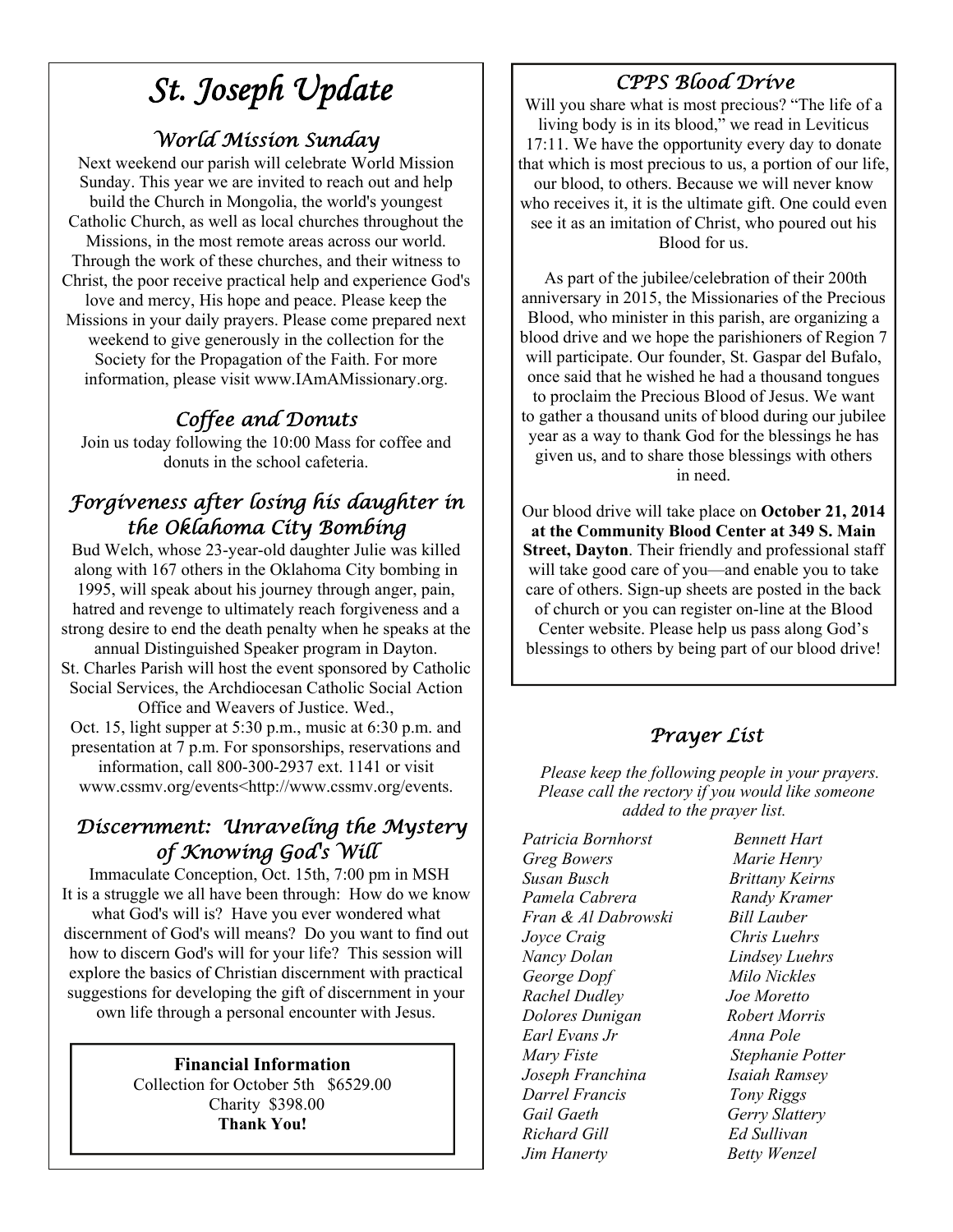# *Pastor's Corner*

### **The Rosary**

Traditionally in our Church the months of May and October are times for praying the Rosary. One of the many opportunities to pray the Rosary will happen this coming Sunday, Oct. 12, at the University of Dayton Arena. A choral presentation will begin at 2:30 and the rosary will be said at 3:00pm with Archbishop Dennis Schnurr leading the prayer. Of course there are many other opportunities to pray the rosary throughout the week. Our parishes of Region 7 often pray the rosary before or after the Sunday and daily Mass. Likewise the rosary is often said whenever there is Eucharistic adoration. At the Pleiman household in October all the family members prayed the rosary after the evening meal. The animals had to wait to be fed and the cows patiently waited to get milked on those evenings.

This week we celebrated the Feast of Our Lady of the Rosary, so maybe it's a good time to look more closely at this devotion. Some authors write that the rosary developed gradually, over time, with a special prayer emphasis on Mary after the Council of Ephesus in 431. Others believe that Mary presented the rosary to St. Dominic around 1200 and entrusted him with the spread of the devotion. There is one historical event that saw the devotion of the rosary increase tremendously. Pope Pius V, asked the faithful to beg for Mary's intercession at the naval Battle of Lepanto by praying the rosary. That victory on Oct. 7, 1571, halted the spread of the Ottoman Empire into Europe and Pope Pius V then established in the Church's liturgical calendar, the Feast of Our Lady of Victory, later to be named, Our Lady of the Rosary. For 500 years the rosary has basically remained the same, until in 2002 when Pope St. John Paul II added the Luminous Mysteries to the already prayed Joyful, Sorrowful, and Glorious Mysteries of the Rosary.

The focus of the rosary begins with Mary, but the reflections highlight Christ's life on earth. The rosary contains the key faith life of the Church that are proclaimed in our Creed. Pope Benedict the XVI said that the rosary holds the "Important Moments of Salvation History, and that it is a formative component for developing the spiritual life." The rosary studies the life of Christ from the Incarnation to his mother's joining him as queen of heaven. It is a sure pathway to Christ through the life of Mary. Through Mary we place all our present needs before Christ.

When we pray the rosary, we are sitting at Jesus' feet like Mary, listening to him and learning from him. It is a prayer for the young and old, rich and poor, wise and simple. Our Lady of the Rosary, pray for us. Fr. Ken

# *Interested in a fun date night of laughter and learning?*

The Holy Trinity, St. Joseph and Emmanuel Pastoral Region is hosting an "I Believe in Marriage" speaker series for married and engaged couples! Come and enjoy food and fellowship while rediscovering what it means to build a life giving, Sacramental Marriage. There are two presentations remaining,

### **Oct. 12th at Holy Trinity, and Nov. 8th at St. Joseph's, from 6:30 – 8:30pm.**

Our second talk on Oct. 12th will be at Holy Trinity Church, 272 Bainbridge Street in downtown Dayton in Trinity Center, the former school building and will be presented by **Courtney Brown**, the Education Director at Ruah Woods in Cincinnati, Ohio. His talk is titled **"Marriage and True Intimacy"** and he will be talking about how our culture has a tendency to equate intimacy to how often you have sex but that there is more to intimacy than sex. This talk will look at St. John Paul II reflection on Human Love in the Divine Plan (Theology of the Body) and implications to our marriages and intimacy. Mark your calendars for these final two dates and watch for more information to come out on

future Marriage Enrichment opportunities!